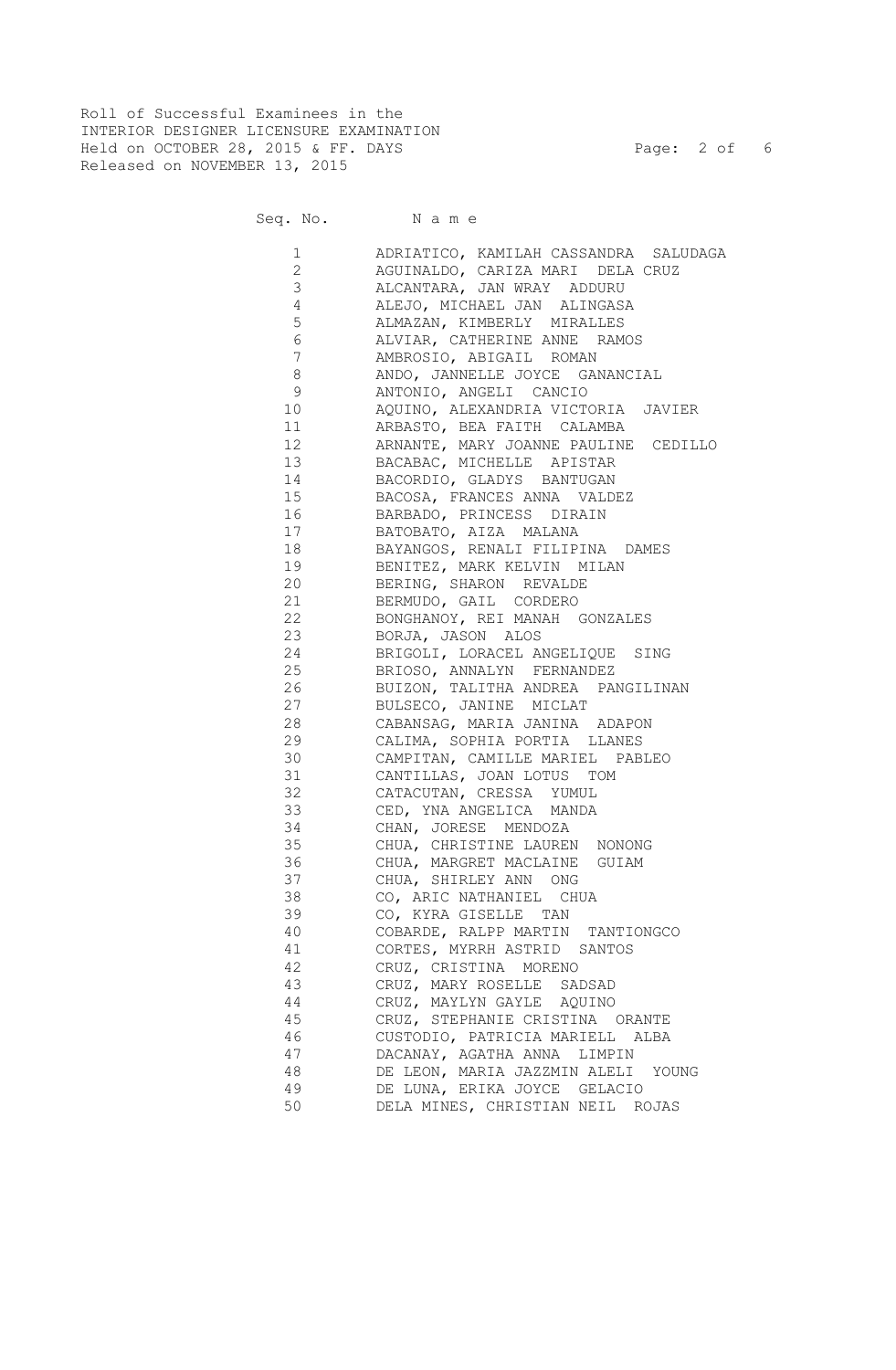Roll of Successful Examinees in the INTERIOR DESIGNER LICENSURE EXAMINATION Held on OCTOBER 28, 2015 & FF. DAYS Page: 3 of 6 Released on NOVEMBER 13, 2015

Seq. No. Name

 51 DELOS REYES, DENISE ANN MEJIA 52 DEPANO, CAMILLE ISIDRO 53 DINGLE, GRACE SHEILA LICOPIT 54 DIÑO, REYNIER LOISLANE RAMOS 55 DYCHANGCO, CAREN MARIE ATILANO 56 EDQUIBAN, JANELLE GO 57 ENCINAS, ICY MARIE DE LOS SANTOS 58 ERESTAIN, APRIL JOY JALMASCO 59 ESGUERRA, ALEXANDRA RAMOS 60 ESTACIO, MIKAEL ERICKSON BASATAN 61 EUGENIO, MA MELOVIE BAGGAY 62 FERNANDEZ, PAULINE MARIE FORTALEZA 63 FEROLINO, KEN ABINDAN 64 FIGUERAS, NASSTASHA CARA MANSILLA 65 FLORDELIZA, RHIA CANO 66 GABATO, ANN BERNADETTE ORDIALES 67 GARAYGAY, NAMELLE ANNE DELA GENTE 68 GARCIA, JOHN DANIEL ESTEBAN 69 GAYA, SARAH ASIS 70 GAYONA, MICHELLE NAVALLASCA 71 GEGATO, ERIKA JOY TORALBALLA 72 GEMAL, AUMEL GRACE TRIPOLI 73 GERENTE, GIAN OSCAR GRATA 74 GO, CARMINA ALYN AMASCUAL 75 GO, IRIS CHRISTABELLE UY 76 GO, JULIENNE MAE SALVO 77 GOMEZ, MARIA PATRICIA MANAIG 78 GUGOL, AURON PAUL BANTACULO 79 GUINTOS, MARIA CRISTINA VILLANUEVA 80 GUMABAO, ROXANNE PANTALEON 81 GUTIERREZ, MA PAMELA SALVADOR 82 HIRATA, KEN JOJIE ROBLES 83 IGNACIO, DARWIN MANALUZ 84 INDIGNE, CZARINA ROSE AGUILAR 85 ISTURIS, MA CASSANDRA AGUINALDO 86 IWAYAN, MELLORAINE DUYA 87 JABINES, SIMONE DENISE AVENA 88 JAVIER, MARIA MILAGROS LIAMZON 89 JUGARAP, ASHLEY DYAN AGUILAR 90 KAYABAN, KIMBERLY ANN BETITO 91 LAGO, KARL RIVAS 92 LAMPANO, MARY ANN JOY ANDACA 93 LANDICHO, MARY ANNE GUEVARRA 94 LASAC, ZARAH JEAN GRAFIL 95 LASERNA, PAMELA LAURENNE GELLECANAO 96 LAWAN, RUTH JIREH MAYPA 97 LETADA, AUDREY MAE MONTALBAN 98 LIM, ABIGAEL LIZETTE SIA 99 LIM, JULIENE CANADA 100 LIM, TONY KRISTIAN REVILLA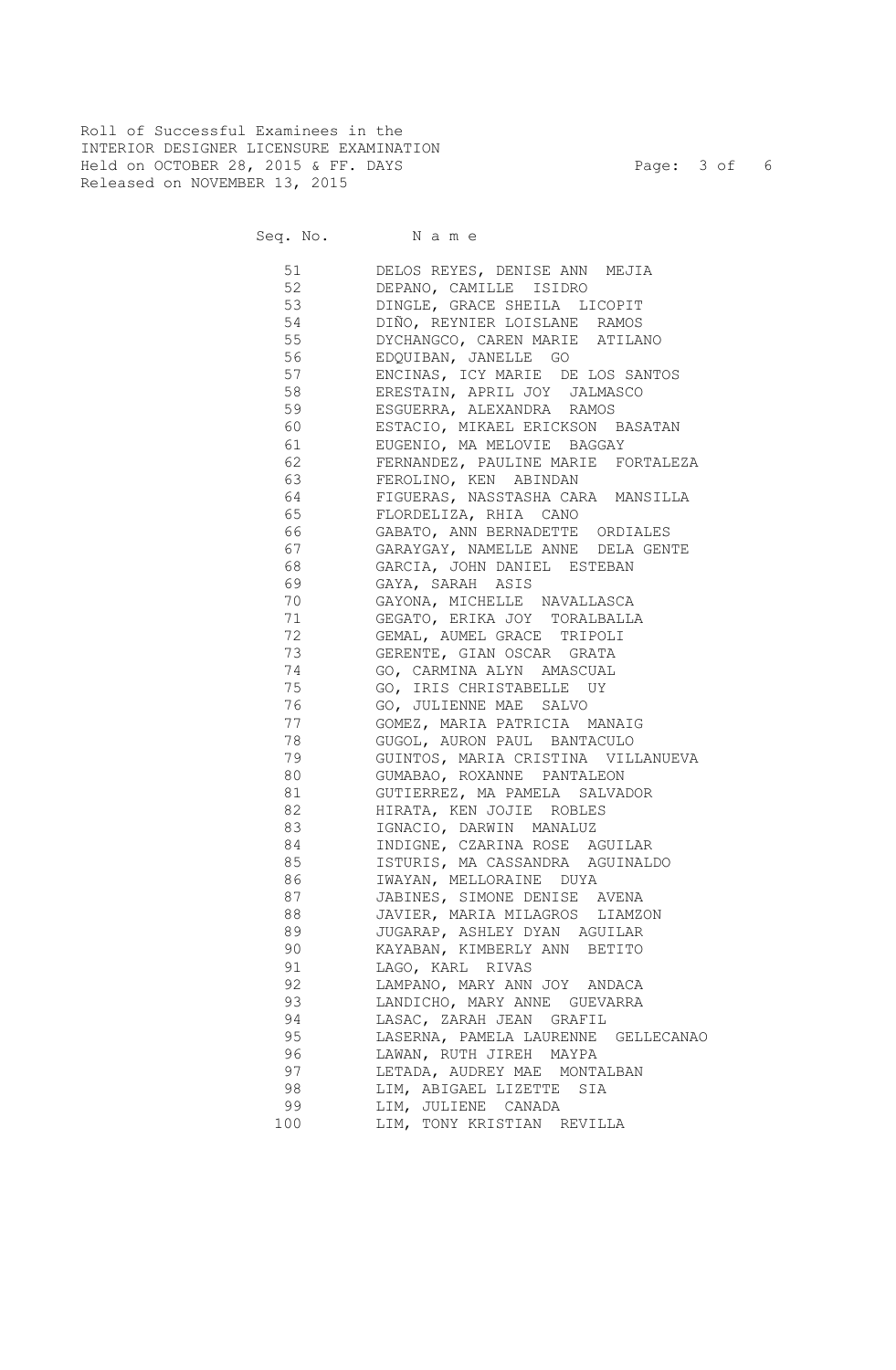Roll of Successful Examinees in the INTERIOR DESIGNER LICENSURE EXAMINATION Held on OCTOBER 28, 2015 & FF. DAYS Page: 4 of 6 Released on NOVEMBER 13, 2015

Seq. No. Name

| 101 — 101 — 101 — 102 — 102 — 103 — 104 — 104 — 104 — 104 — 104 — 104 — 104 — 104 — 104 — 104 — 104 — 104 — 104 — 104 — 104 — 104 — 104 — 104 — 104 — 104 — 104 — 104 — 104 — 104 — 104 — 104 — 104 — 104 — 104 — 104 — 104 — 1 | LIMJOCO, SAMANTHA ALYSSA MARI ESTRELLADO    |
|---------------------------------------------------------------------------------------------------------------------------------------------------------------------------------------------------------------------------------|---------------------------------------------|
| 102                                                                                                                                                                                                                             | LIN, CHRISTINE JOY REANDINO                 |
| 103                                                                                                                                                                                                                             | LLEMOS, NINYA RAJANI LLANTO                 |
| 104                                                                                                                                                                                                                             | LUMAPAT, MARLI PAMELA QUIRANTE              |
| 105                                                                                                                                                                                                                             | LUZENTALES, LEAH DIANA MERCADO              |
| 106                                                                                                                                                                                                                             | MAGBOO, MARY AL SORIANO                     |
| 107                                                                                                                                                                                                                             | MALAGA, MELISSA ANGELIQUE BUENCONSEJO       |
| 108                                                                                                                                                                                                                             | MALONZO, MIKE SHERWIN ROSACAY               |
|                                                                                                                                                                                                                                 | 109 MANDI, ROHAINIE TAÑA                    |
| 110                                                                                                                                                                                                                             | MANSO, KIM SARAH CRISOSTOMO                 |
| 111                                                                                                                                                                                                                             | MANUZON, MARINA NICOLE PUNZAL               |
| 112                                                                                                                                                                                                                             | MARTINEZ, ANGELA FATIMA ABANGAN             |
|                                                                                                                                                                                                                                 | 113 MAYORALGO, MARGARITA INES BANTAYAN      |
|                                                                                                                                                                                                                                 | 114 MEMAN, MA ELENA MANGUPAG                |
|                                                                                                                                                                                                                                 | 115 MENDEZ, JESA CATHRYN SOCO               |
|                                                                                                                                                                                                                                 | 116 MENDOZA, KAREN DE GUZMAN                |
|                                                                                                                                                                                                                                 | 117 MERCADO, CEVIN RICHARD RAMIREZ          |
|                                                                                                                                                                                                                                 | 118 MILLANO, ANGELUZ AÑEL                   |
|                                                                                                                                                                                                                                 | 119 MIRANDA, NATALIE DE LA CRUZ             |
|                                                                                                                                                                                                                                 | 120 NERY, PAMELA OLANO                      |
|                                                                                                                                                                                                                                 | 121 NGO, MARIAH AMANDA KUA                  |
|                                                                                                                                                                                                                                 | 122 NICOLAS, ANNA KATHRINA GAGALAC          |
| 123                                                                                                                                                                                                                             | OABEL, RUCCI ANNE                           |
| 124                                                                                                                                                                                                                             | ODULIO, ANGELA HIPOLITO                     |
| 125                                                                                                                                                                                                                             | OGATO, FREINA ANGELYKA DEIRDRA FE VERDEFLOR |
| 126                                                                                                                                                                                                                             | ORTEGA, IRENE PAULA AGAY                    |
| 127                                                                                                                                                                                                                             | ORTIGAS, KARLA GALANG                       |
| 128                                                                                                                                                                                                                             | OVERA, ALISSA JANE PULONGBARIT              |
| 129                                                                                                                                                                                                                             | PACAYRA, ANNABELLE MONTANCES                |
| 130                                                                                                                                                                                                                             | PADRIQUE, MARICIEL BARTOLOME                |
| 131                                                                                                                                                                                                                             | PAGADUAN, IRENE CANSEJO                     |
| 132                                                                                                                                                                                                                             | PALACIOS, ALYSSA VINA SANTERO               |
| 133                                                                                                                                                                                                                             | PALLARCA, CRYSTAL ROSA GANAO                |
| 134                                                                                                                                                                                                                             | PASCUAL, ELISA CARTAGO                      |
| 135                                                                                                                                                                                                                             | PASCUAL, ERLYNNE DE LEON                    |
| 136                                                                                                                                                                                                                             | PIMENTEL, EMARI GRACE INCINADA              |
| 137                                                                                                                                                                                                                             | PIÑON, ALEXANDRIA DELLERA                   |
| 138                                                                                                                                                                                                                             | PONCE, JESSA MAE GOMISONG                   |
| 139                                                                                                                                                                                                                             | POYAOAN, KRISTEL ANNE BALAHADIA             |
| 140                                                                                                                                                                                                                             | PUNZALAN, MORIEL GILIAN PAREDES             |
| 141                                                                                                                                                                                                                             | RABINO, KATHLENE LAPOSTRE                   |
| 142                                                                                                                                                                                                                             | RACCA, KATHRINA KATE BARENG                 |
| 143                                                                                                                                                                                                                             | RACELIS, GABRIELLE MAE LIM                  |
| 144                                                                                                                                                                                                                             | RACELIS, MA DIVINA APARICI                  |
| 145                                                                                                                                                                                                                             | RAMIREZ, JESICA MAMANAO                     |
| 146                                                                                                                                                                                                                             | RAMOS, ANNE SHIELA LASIN                    |
| 147                                                                                                                                                                                                                             | RAMOS, KAE DEE ANNE HERRERA                 |
| 148                                                                                                                                                                                                                             | RAMOS, MARC RENAN CORRECHE                  |
| 149                                                                                                                                                                                                                             | RAPADAS, MARIA CZARINA MAPUE                |
| 150                                                                                                                                                                                                                             | RAZON, JEHNARINE MHAY<br>TUBON              |
|                                                                                                                                                                                                                                 |                                             |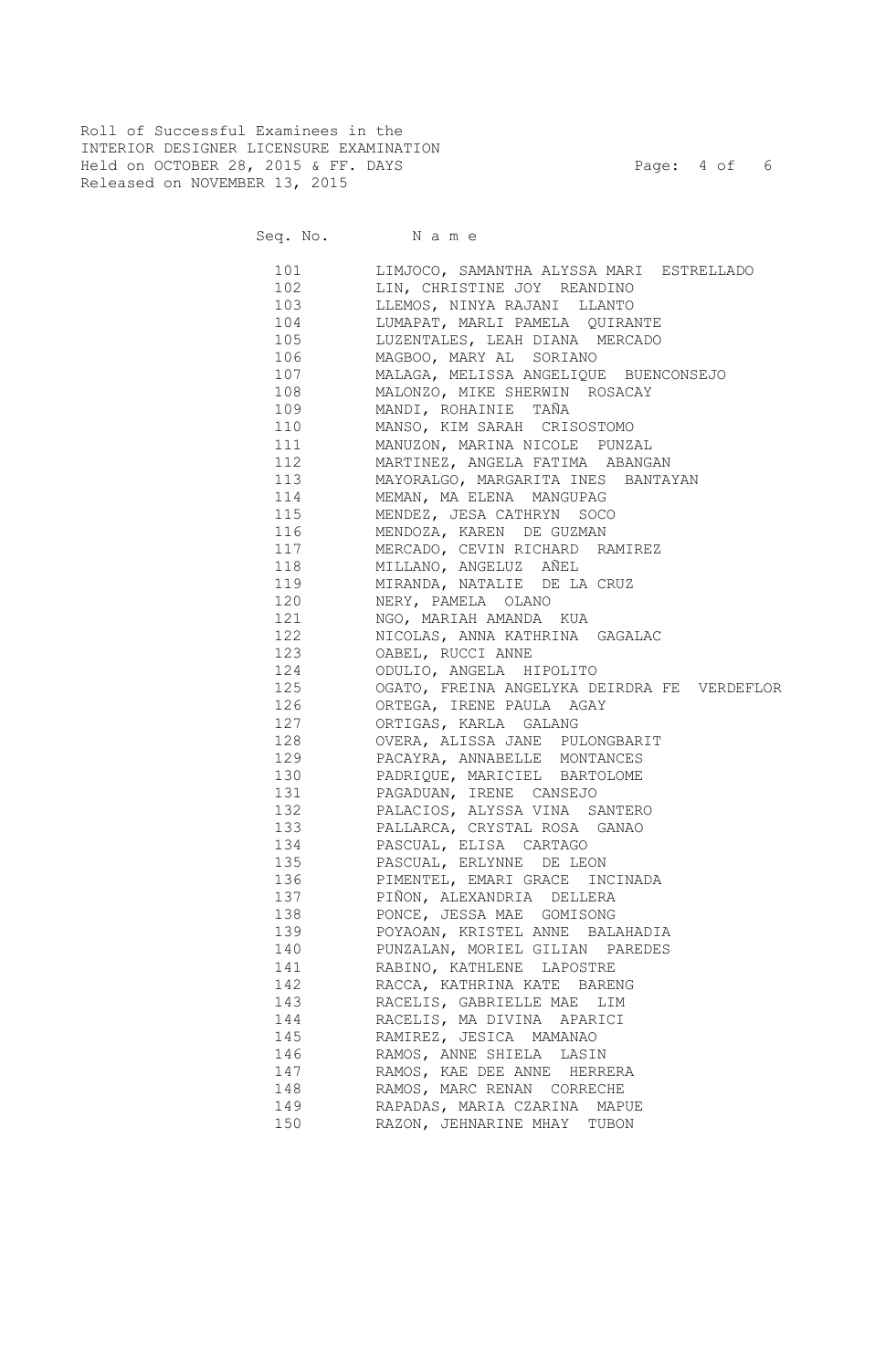Roll of Successful Examinees in the INTERIOR DESIGNER LICENSURE EXAMINATION Held on OCTOBER 28, 2015 & FF. DAYS Page: 5 of 6 Released on NOVEMBER 13, 2015

Seq. No. Name

| 151 | REANO, BRIGITTE ANN CALLEJO             |
|-----|-----------------------------------------|
| 152 | RESURRECCION, KRISTINE ELLISE SANCHEZ   |
| 153 | REÑA, BEVERLY YZTHINE DE GUZMAN         |
| 154 | ROBIN, RODEL LIMBAWAN                   |
| 155 | RODIS, KRISTINA MARI PANUELOS           |
| 156 | RODRIGUEZ, SARA YSABEL CRUZ             |
| 157 | ROJO, CHRISTINE BERNADETTE MOJICA       |
| 158 | RUIZ, VINCENT PADAM                     |
| 159 | SAGUM, BIEN CHRISMA DIONISIO            |
| 160 | SAGUTAON, JANETH MIPAÑA                 |
| 161 | SALAZAR, MARIA RAIZA JOSON              |
| 162 | SALVADOR, KAREN GRACE GERON             |
| 163 | SAN JUAN, ADRIEL ROQUE SUMAYA           |
| 164 | SANTOS, MA ANDREA PAGTALUNAN            |
| 165 | SARMIENTO, SAMANTHA RAIZA BRAVO         |
| 166 | SCHWARTING, ANTJE RENALY BODIONGAN      |
| 167 | SINAJON, JOANNA MARIE PULMANO           |
| 168 | SIOSON, PRINCESS VALIANT DIAMANTE       |
| 169 | SISON, TIARA FAYE VASQUEZ               |
| 170 | SO, JOHN KENNETH URETA                  |
| 171 | SOLA, EULA MAE DUROY                    |
| 172 | SY, BARBRA LAUREN ONG                   |
| 173 | SY, DEA CARINA TIU                      |
| 174 | TAI, RICA ISABEL SIA                    |
| 175 | TAN, ANNA NAZHARINA PETILLA             |
| 176 | TAN, BEATRIX MARIE REYES                |
| 177 | TAN, HAZELYN ABIGAIL PANG               |
| 178 | TAN, KATRINA ANGELA MAGARO              |
| 179 | TAN, KIMBERLY CO                        |
| 180 | TAN, LARAINE JOY ANG                    |
| 181 | TAN, NICOLE ANGELICA FERNANDEZ          |
| 182 | TAN, RHEJAYNE BRAGA                     |
| 183 | TATO, LURE JOHN MANSILLA                |
| 184 | TEMPLONUEVO, JULIENNE CASTRO            |
| 185 | TEODORO, KIMMARIE ATA                   |
| 186 | TICZON, BEATRIZ VINZE ALMUENA           |
| 187 | TOLENTINO, ROCHELLE MARZAN              |
| 188 | TOMANENG, ANGELI MARIE CRISTOBAL        |
| 189 | TRUYA, MERRY CHRIS GALADO               |
| 190 | TURO, JOCEL ARBOLANTE                   |
| 191 | UGALI, HANNAH GAIL CALMA                |
| 192 | VALDERRAMA, JOSEPH NEIL SANTOS          |
| 193 | VALENCIA, PATRICIA MAREECE ALAS         |
| 194 | VALEZA, MARY LEONILLE ACABAN            |
| 195 | VARELA, JOSEPHINE ANN LOUISE LOPEZ VITO |
| 196 |                                         |
| 197 | VARSOVIA, ALDRIN MICHAEL DAIGDIGAN      |
|     | VERAQUE, BILL GERARD PATAYON            |
| 198 | VIANZON, ANALYN MORALES                 |
| 199 | WONG, JENNY                             |
| 200 | YAO, CHRISTELLE ALEEZA CHING            |